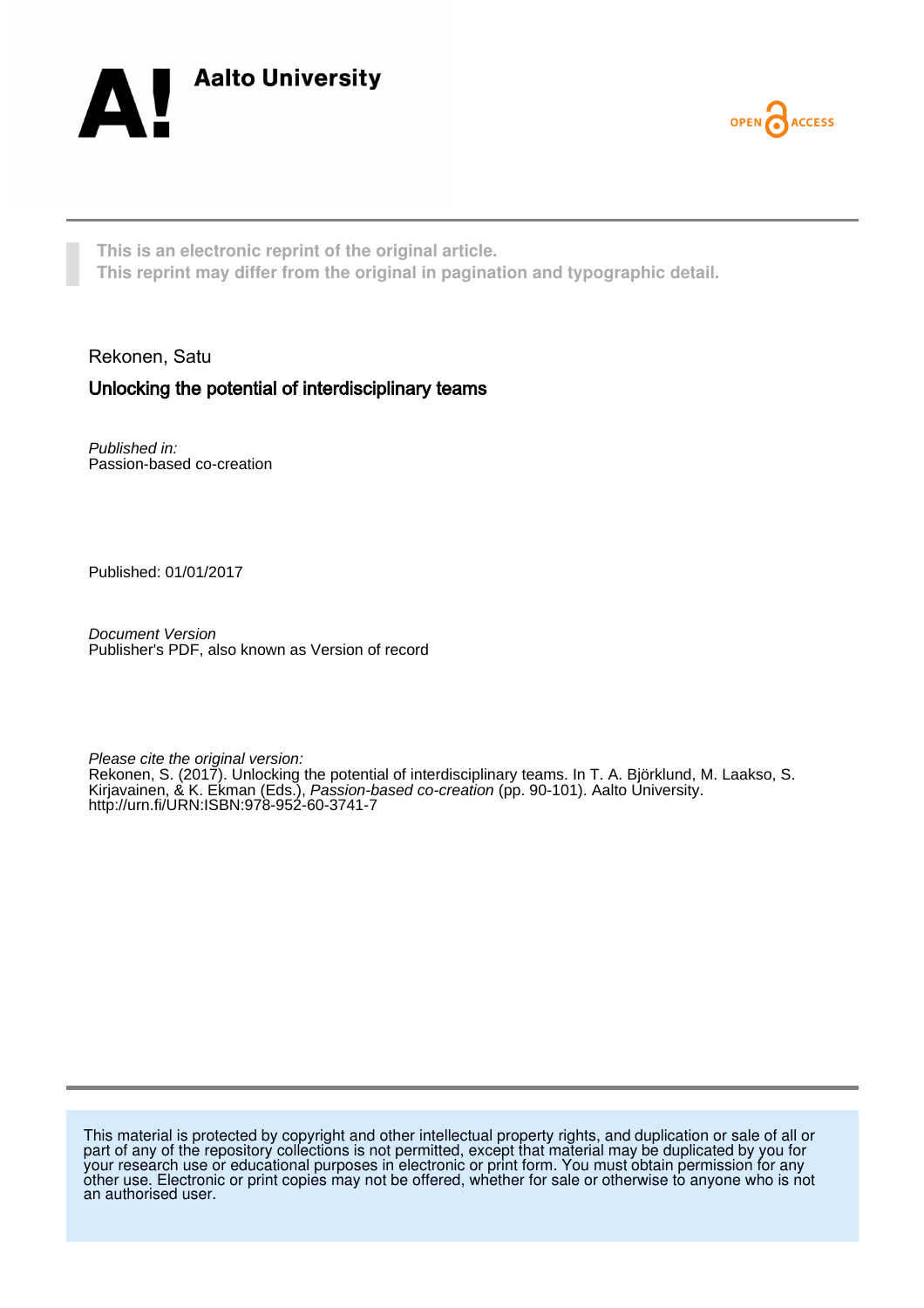

# UNLOCKING THE POTENTIAL OF INTERDISCIPLINARY TEAMS

### **Satu Rekonen**

#### *Cite as:*

Rekonen, S. (2017). Unlocking the potential of interdisciplinary teams. In Björklund, T.A., Laakso M., Kirjavainen, S. & Ekman, K. (eds.) (2017). Passion-based co-creation. Aalto University, Helsinki. ISBN 978-952- 60-3740-0, pp. 90-101.

# **For the full book, please visit**

<https://designfactory.aalto.fi/for-media/#publications>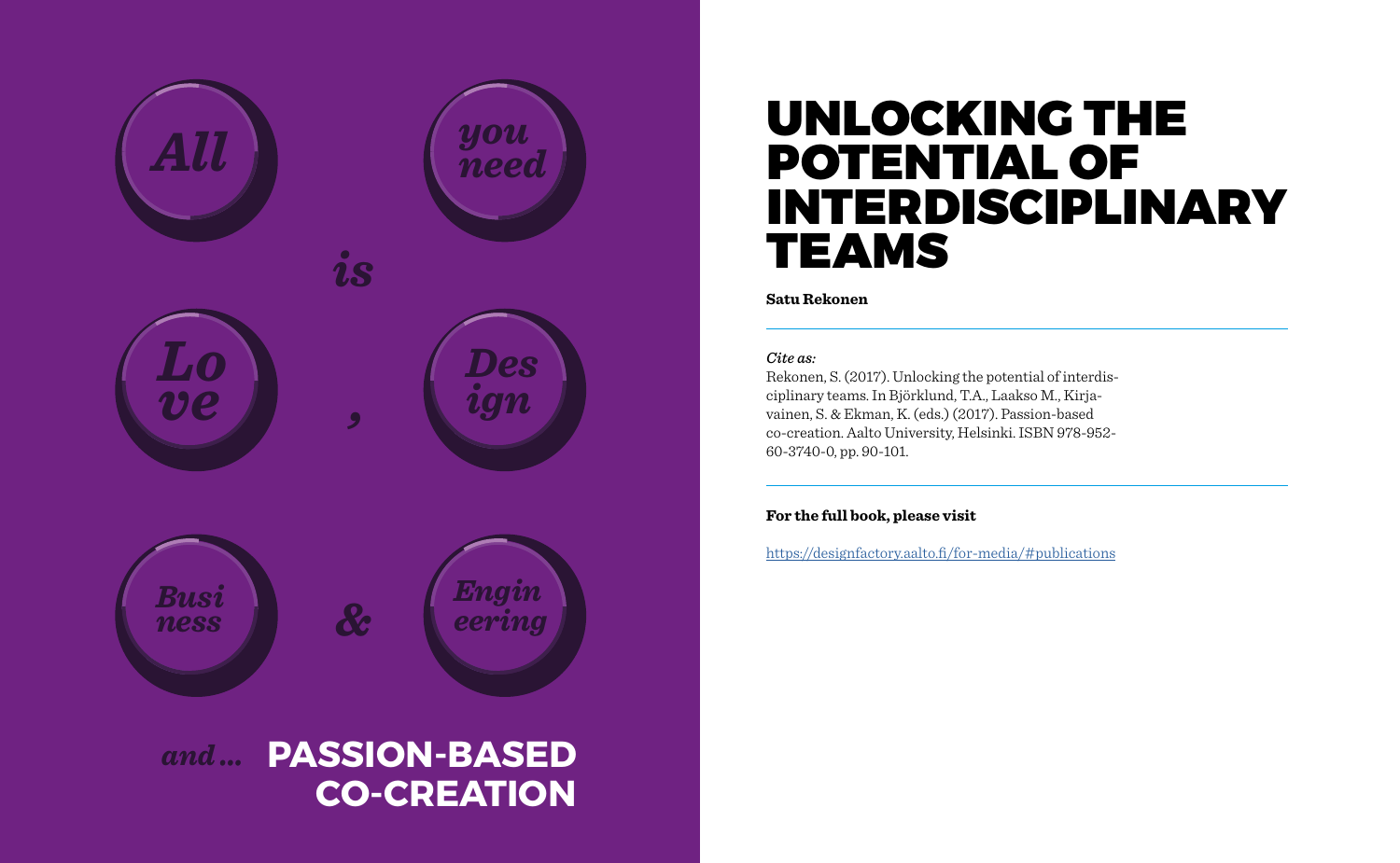# UNLOCKING THE POTENTIAL OF INTERDISCIPLINARY TEAMS

**Satu Rekonen**

#### **Key points**

In addition to the variety in team members' skills, knowledge, and ways of working, project- and people-related uncertainty and ambiguity are present in many forms.

• Making the most out of an interdisciplinary team communication and a trustful atmosphere need to and being able to proceed with a project charac-be built early on. terized with ambiguity and ill-defined problems requires courageous behavior.

• Interdisciplinary teamwork in innovative pro- • The demanding nature of work in interdisciplinary jects poses various types of challenges for the team. innovative projects calls for people skills that enable rich and efficient communication and indicate emotional intelligence.

> • In order to make the most out of the interdisciplinary team, practices supporting open

Much of the work we conduct, especially in innovation, essentially takes the form of a project. Even if we are not

involved in an explicitly formalized project, our work still often has the essential qualities of a project, such as a set duration and a team that comes together temporarily for a period of time. Also, the focus is shifting from multidisciplinary work, where each collaborator preserves his or her field of expertise and ways of working, to a more interdisciplinary collaboration, where team

members from different disciplines approach a problem or solution in an integrated manner. Having been immersed

in this complexity

through researching and facilitating the work of interdisciplinary innovation teams, including dozens of feedback sessions and interviews, I attempt to flesh out some of

the issues I have found to be important in enabling a team to work efficiently and successfully towards its goal.

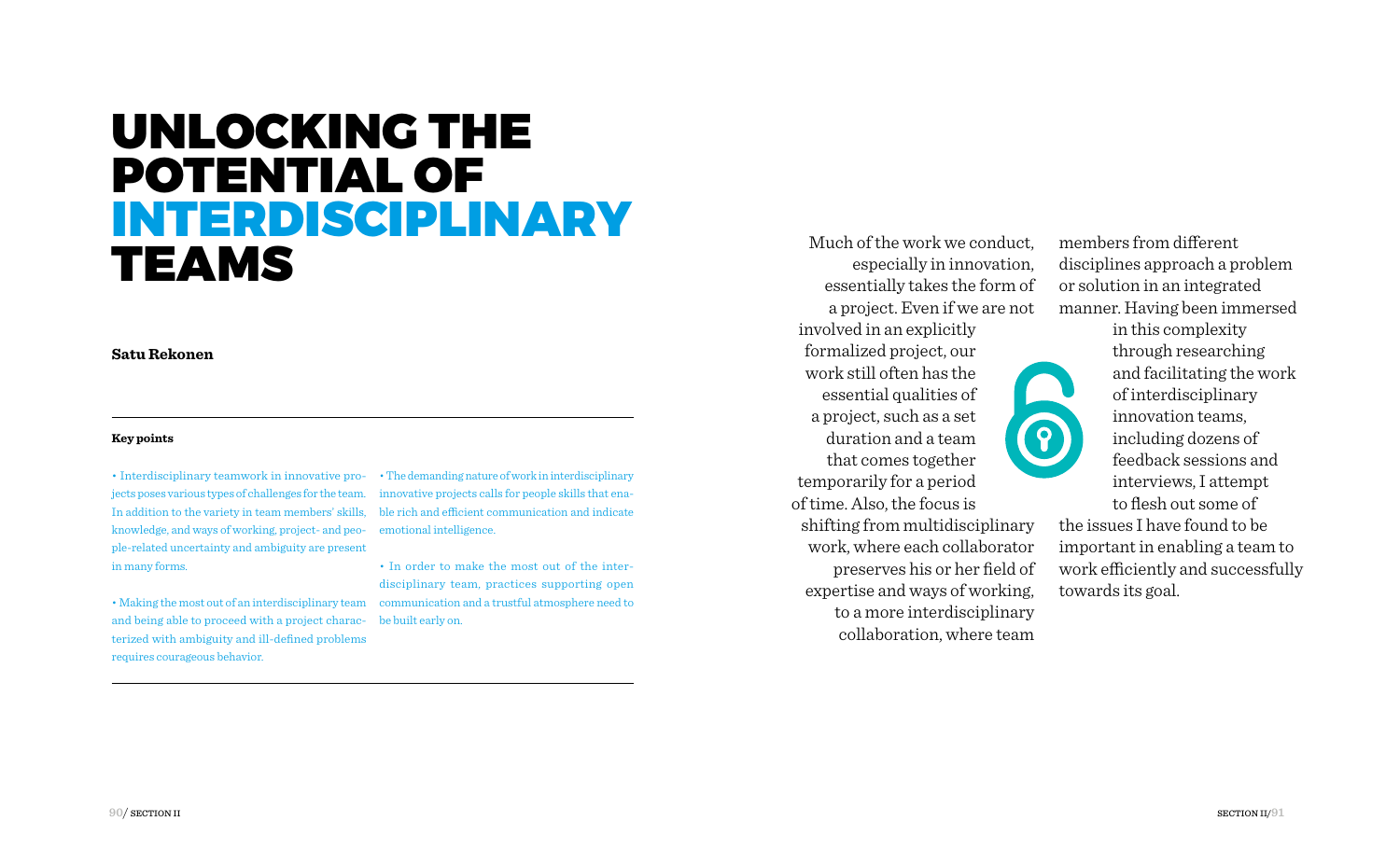JAR SECTION II UNLOCKING THE POTENTIAL OF INTERDISCIPLINARY TEAMS

# **The gains and pains of interdisciplinary teamwork**

It should not be a surprise to anyone that having multiple disciplines represented in a development team provides value through a variety in perspectives and approaches along with a broader array of expertise, skills, and knowledge.<sup>1</sup> Through this variety a wider range of possible solutions to the problem at hand can be achieved,<sup>1</sup> which can lead to highly successful and disruptive innovations and creative outputs.<sup>2</sup> There are countless examples through the known history of innovations where combinations of different bodies of knowledge have been at the core of novel and valuable outcomes. Cognitive diversity in terms of knowledge and skills also means broader access to information and knowledge.<sup>3</sup> When an individual has contact with a diverse group of people, the likelihood for obtaining knowledge about different approaches to the problem at hand is greatly increased. Functionally diverse teams also offer greater access to different types of information not only through the self-contained information of team members' functional background but also from diverse external personal networks.4 Communicating with others in the field enhances the understanding of the area and facilitates the generation of approaches that are feasible, appropriate, and unique.5

However, things are not so simple and diversity does not only have positive consequences. *Bringing together people with different backgrounds who chase different aims, possess different skills and capabilities, and use different working styles guarantees challeng-*

*ing circumstances for teamwork.* Interdisciplinary teams often experience a clash of views, interests, goals, and values as different disciplines have their own culture, a domain-specific language, along with discipline-specific practices and ways of working, among others factors. $6$  For example, when developing a new product, aesthetics, shape, and emotional impact might be the drivers in the decision process for industrial designers, while engineers pay more attention to such things as function, cost, and complexity.<sup>7</sup> Cagan and Vogel<sup>7</sup> illustrate the difference between engineers and designers by noting that, while engineers are trained to think in terms of what is "right," designers, on the other hand, are trained to explore and think in terms of what should or could be, not what is.

While team member diversity brings a variety of viewpoints and allows the consideration of a wider range of perspectives, it does not, however, ensure this. If these team processes are not well understood and properly managed, the differences in skills and knowledge may lead to significant interaction difficulties among team members.<sup>1</sup> The differing viewpoints that are essential in promoting creative new ideas and in making well-informed decisions are also possible sources of conflict that waste the team's time and cause interpersonal challenges and frustration.4 Task conflict, meaning differences in members' viewpoints regarding their tasks and activities,<sup>1</sup> can create problems if the differences in opinion block the progress of the team or if they turn into person-related issues.<sup>8</sup> Considerably differing perspectives—or disagreements—may turn into more emotion-based reactions.9 The ability to keep disagreements task-related and not let them turn into emotional conflict is key. This requires that the team is capable of collaborative communication and that there is a supportive atmosphere within the team.

Team member diversity can also have an effect on the initial degree of satisfaction within the team since members may not identify as strongly with a team consisting of people perceived as different as they would with a team of similar others.2 Team members who hold the same perspectives may be easily drawn to each other, which may lead to the segmentation of the team. By drawing boundaries within the team, the development of trust is blocked which can again lead to a more frustrating team experience. A lack of team identification, emotional conflict, or the absence of psychological safety (i.e., the absence of a shared belief that the team is safe environment in which to speak up without the fear of negative  $judgment<sup>10</sup>)$  may also make members less willing to contribute their ideas and knowledge to the team.2 In order to benefit from the diversity of knowledge, experience, and perspectives, team members need to recognize the need for both their own and other's input to good performance in order to understand the contribution of dissimilar others and, furthermore, to be able to integrate these contributions in a valuable manner. $11$  On top of this, motivational aspects play an important role: *unless team members recognize their inputs as indispensable and valuable, they may have the tendency to free-ride or think their contribution is irrelevant.*12 This is likely to lead to a situation where the full potential of the diverse team is left unutilized.

# **Ambiguity, uncertainty, and the need for courage**

To come up with novel and innovative solutions, interdisciplinary teams must be ready to face ambiguity and uncertainty, which are present in different forms along the span of a project.<sup>13</sup> First of all, teams are working with challenges that are often "wicked"; ill-defined and characterized with a high level of complexity and uncertainty about the "correct" solution to the problem at hand.<sup>14</sup> Often the situation in innovative projects is that neither the goal nor the means of reaching the goal are known at the outset.15 In order for the team to move forward in the uncertain terrain it needs to take action despite the discomfort of uncertainty and high risk of failure.16 This means that the team needs to create the necessary information and learning along the way through iterative prototyping, modeling, and simulation that explore different alternatives.<sup>17</sup> In addition, help seeking<sup>18</sup> and expressing one's point of view<sup>10</sup> are needed. All these actions also expose team members to personal risk, for example the risk of appearing incompetent or disagreeable.<sup>19</sup>

Interdisciplinary teams are assembled to pool diverse expertise. To solve complex challenges, we want to have people in the team who bring their different knowledge and perspectives to the table. This means that the starting point in interdisciplinary teamwork is information asymmetry, which means that team members have distinct, unshared information. For the team to be able to benefit from the diverse set of skills and capabilities, it is important that team members freely and willingly share their unique information and perspectives. How-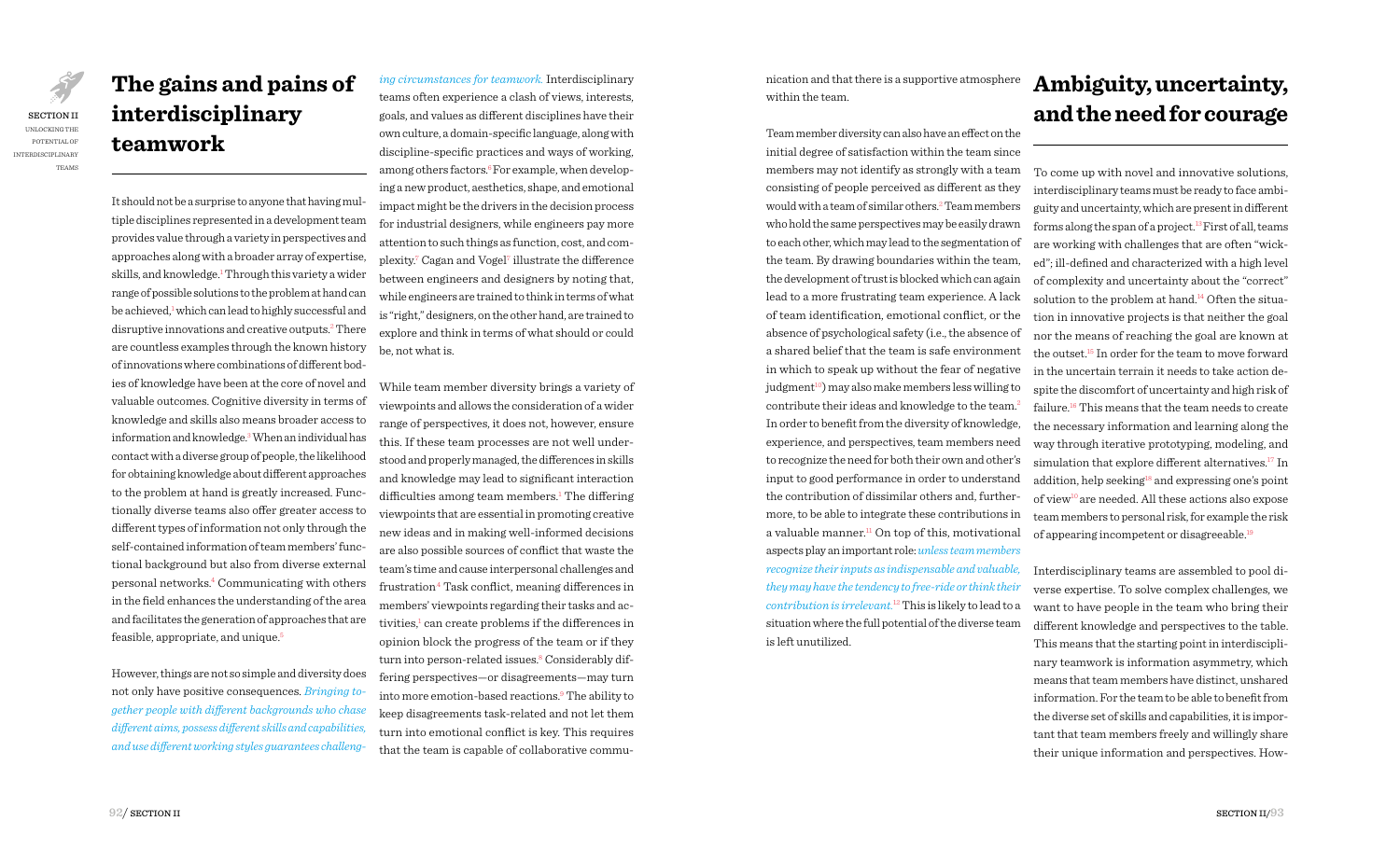SECTION II UNLOCKING THE POTENTIAL OF INTERDISCIPLINARY TEAMS

automatically shared with other team members as teams have a tendency to focus their discussion team.20 When it comes to innovative projects where the interdisciplinary team needs to be able to solve complex and ill-defined problems, the integration of each member's information and expertise is key. Individuals may at times falsely assume that certain knowledge is commonly known and be unaware of others lacking some of the knowledge they have. Often these insights that come from deep understanding of one's discipline and seem so obvious that explaining their reasoning may not occur to them, are also the ones that create misunderstanding and conflict. People also fear exposing their ignorance in front of experts from a different discipline, which may lead to a situation where "stupid" questions novel and valuable solution. are never asked and that privately held information designers may be entirely unfamiliar to those with a business background, which is why reasonable questions may come across as ignorant.

As the solution space in innovative projects is usually vast and there is rarely only a single possible solution, multiple alternative solutions need to be generated, analyzed, and decided upon in an iterative process.6 The process of innovation is a rhythm of search and selection, exploration and synthesis, cycles of divergent thinking followed by convergence.<sup>22</sup> The two fundamental types of activities—widening the problem or solution space (i.e., divergent thinking) and narrowing down (i.e., convergent thinking) require the team to adopt different approaches and mind-sets in their teamwork and communication. In a divergent phase, the team needs to take different

ever, this privately held information does not get on information that is commonly possessed in the team needs to evaluate make selection between their ideas and utilize their variety of knowledge and capabilities. On the other hand, as the team needs to narrow down the problem or solution spaces the possible alternatives to proceed with. Here, it is important that the different perspectives from different disciplines are considered and that team members are able to explain and rationalize their point of view. *The quality of both the divergent and convergent activities depends on how openly and freely the team members share their unique (background-related) information and bring up their points of view*. In both types of activities, the ability to communicate one's views and ideas and, on the other hand, the will to understand and respect others' perspectives are crucial. The more information the team has available to build on, the more likely it is to come up with a

is never shared.<sup>21</sup> What is obvious to, for example, Additionally, the changing needs of innovative perspectives and be able to openly communicate A team member in a semester-long student design projects require team members to adapt to varying requirements.23 This means that the role of team members rarely remains the same throughout all the phases of the project. Rather, rethinking and reflecting on one's role is required as the project proceeds. For example, the early phases of the project where the nature of work is more explorative requires different kind of approaches compared to the later phases, which are usually more structured and goal-oriented.<sup>24</sup> Naturally, some team members have strengths in the early phase activities while others have strengths in the later ones. Finding one's role in a complex interdisciplinary innovative project may not be easy and the longer it takes, the more difficult it might get. $^{23}$  In addition to finding an appropriate role, team members often come to feel uncertainty regarding to the role they have taken.<sup>25</sup> project described his feelings as follows:

*sense that I wonder if I am being crazy and creative*  and courageously take the needed action despite *enough because I wonder if that's what they really expect from me since I am the designer. Sometimes I doubt whether I am fulfilling the expectations I am supposed to.*

This role-related uncertainty may impede people from utilizing their unique skills and knowledge in the project. As team members represent different disciplines, they should be able to act as an expert • Dealing with a variety of skills, knowledge, and of their field and courageously bring their points of view and skills to the table. Also, as team members usually do not have extensive knowledge of all the other disciplines, it is the duty of each member to make their skills and knowledge explicit to others*.* Innovative interdisciplinary projects require utilizing skills that are not required in projects with people from similar functional backgrounds. One needs to be able to present one's point of view clearly to others and dare to disagree in order to ensure that all aspects are being taken into account. When taking into account the circumstances that team members are dealing with, it is undeniable that working in interdisciplinary innovative projects requires courage in many forms. One could say that interdisciplinary innovative projects force you to get out of your comfort zone. However, the fear of failure or appearing incompetent to others may impede the participation of team members. Brené Brown, a research professor at Houston Graduate College and the author of the best-selling book Daring Greatly, describes vulnerability as being the birthplace for creativity, innovation, and change.<sup>26</sup> She defines vulnerability as emotional risk, exposure, and uncertainty, and as something that is often seen as a weakness in ourselves but as courage in others. The key question then becomes how to create an environment where

*At times I've been worrying about my own input in the*  people feel safe to feel vulnerable and uncertain, their uncertainty.

# The key challenges of interdisciplinary teamwork in innovative projects

ways of working

• Going through phases that are very different in nature

• Facing ambiguity and uncertainty in different forms

• Taking action despite the discomfort of uncertainty and high risk of failure

• Confidently bringing one's expertise and capabilities to the project

• Utilizing skills that may not have been needed in previous projects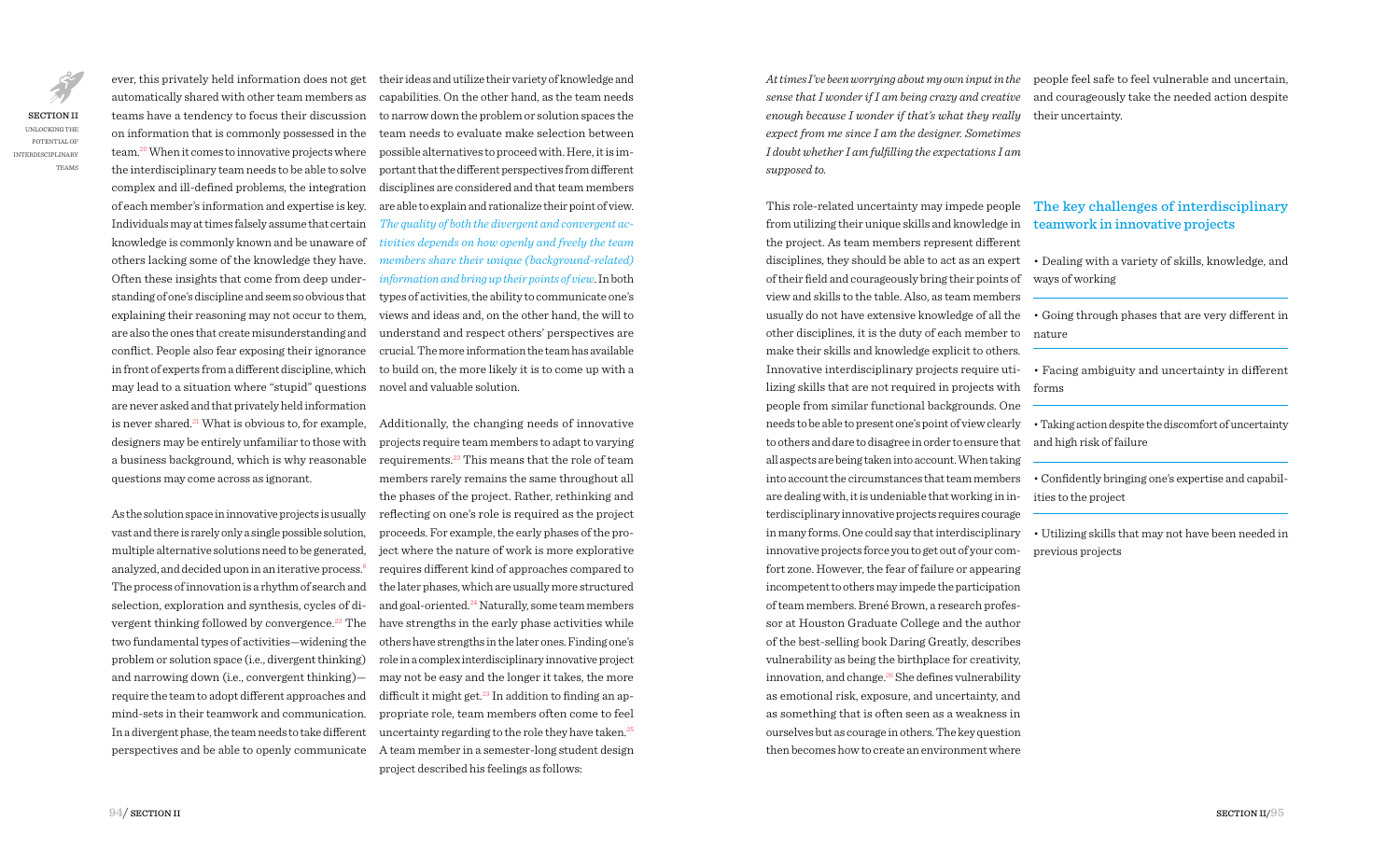**The cornerstones of utilizing the potential of an interdisciplinary team**

Taking into account the challenging circumstances one must deal with when working in interdisciplinary innovative projects, surprisingly little attention is typically paid to soft skills. Teams are typically busy pushing the project forward, which places the focus on the more concrete aspects such as building prototypes and ensuring the project is on schedule. The more intangible aspects—such as taking the time to consider how the team is doing as a team, or sharing and hearing how everyone is feeling about the project and their roles in it—are often neglected.<sup>2</sup> After all, it is the soft skills, or people skills, that facilitate the utilization of the range of expertise within the team. Soft skills support teamwork by enabling efficient communication and understanding the feelings team members go through in different phases of the project.<sup>27</sup> For example, shedding the uncertainty related to team members' roles in the project is likely to be more effective when emphasis is put on sharing and understanding the perspectives and feelings of the individual team members rather than focusing on formalized task allocation and role specification.23 The better the team members understand (or are willing to understand) the differing points of view of others and the contributions of dissimilar others, the better the chances of making the best out of the diverse team. Based on my research and experience, successfully harnessing the power of an interdisciplinary team is dependent on four foundational constituents: 1) an awareness

of the knowledge and skills within the team, 2) an enabling atmosphere, 3) shared ways of working, and 4) constructive feedback.

# Being aware of the spectrum of skills, knowledge, and expertise in your team

Often the first obstacle in utilizing the knowledge and skills in an interdisciplinary team is simply not being aware of them. Especially in newly formed teams, the team members are not well aware of the knowledge and skills the other team members have. In innovative projects, it is not only the professional skills accumulated through education or working life that matter. When there is no single correct answer for the problem to be solved, "thinking outside the box" is needed and the whole range of experiences gathered during one's life is potentially useful in providing valuable insight to the problem at hand. This is why it is important to make time for the team to get to know each other and each other's backgrounds well enough. The better and sooner team members know each other's history, experiences, and capabilities, the easier it is to utilize those throughout the project. It is the responsibility of each individual to bring their expertise to the table, as others coming from other disciplines and backgrounds cannot be well aware of it. However, telling others what one's skills are and what value one can bring to the project might feel difficult, especially if team members do not know each other from before. Convincing others of the value one can bring to the project gets increasingly difficult as the project proceeds, which may lead to detached team members or "free riders." Hence, providing time early on for the team to get to know each other is essential.

## Questions to discuss and reflect on within the team:

• Consider your life: what have been its meaningful moments or turning points? What have you learned and gained from these?

• How have the different time periods and experiences in your life affected the development of your professional skills?

• How have they built up your personal strengths and other capabilities?

# Building an atmosphere that enables stepping out of one's comfort zone

As the value of interdisciplinarity lies in the variety of perspectives, skills, and knowledge, they not only need to be acknowledged but also to be put into use. Having a supportive environment where team members are willing to share their points of view is the second essential condition for this. Putting in the effort at the start of a project to create a supportive and appreciative atmosphere is vital. My research has indicated that teams that spend more time at the beginning of the project getting to know each other and creating a feeling of togetherness (often in an informal manner) were less affected by setbacks taking place in the later phases of the project. You could say that the foundation for solid teamwork is built during the first steps of the project. Establishing a supportive environment does not necessarily require significant effort. It also develops through small acts: words of encouragement and appreciation, asking others for opinions and showing interest towards them. What I have come to notice is that positive experiences are important, especially early on in the

project, as the initial reactions of others can have a long-term encouraging or discouraging impact on the willingness to share one's point of view. For example, if a shy person feels that her or his opinion was not taken into account in the first place, she or he is unlikely to feel very confident about sharing her or his views again later on.

# Questions to discuss and reflect on within the team:

• What are your hopes and fears regarding the project?

• When are you at your best when working in a team? For example, what kind of support do you need from your teammates in different situations?

• What does being supportive and appreciative mean to you on a concrete level? How do you yourself act when you are being supportive and appreciative?

# Creating common ways of working and behavioral norms

Behavioral norms (i.e., the expected ways of behaving and the level of quality when working in a team) are created early on during a project.<sup>28</sup> Project leaders and teams that accept flimsy excuses for substandard performance—such as not completing tasks on time, defensive shrinking of responsibility and people arriving late—create a reputation and an acceptance of mediocre outcomes. Usually it is the things that might seem self-evident or not worth considering that are most easily neglected during the project and cause the most frustration in the interaction between the team members. Such things as how often the team meets, what the team's channels for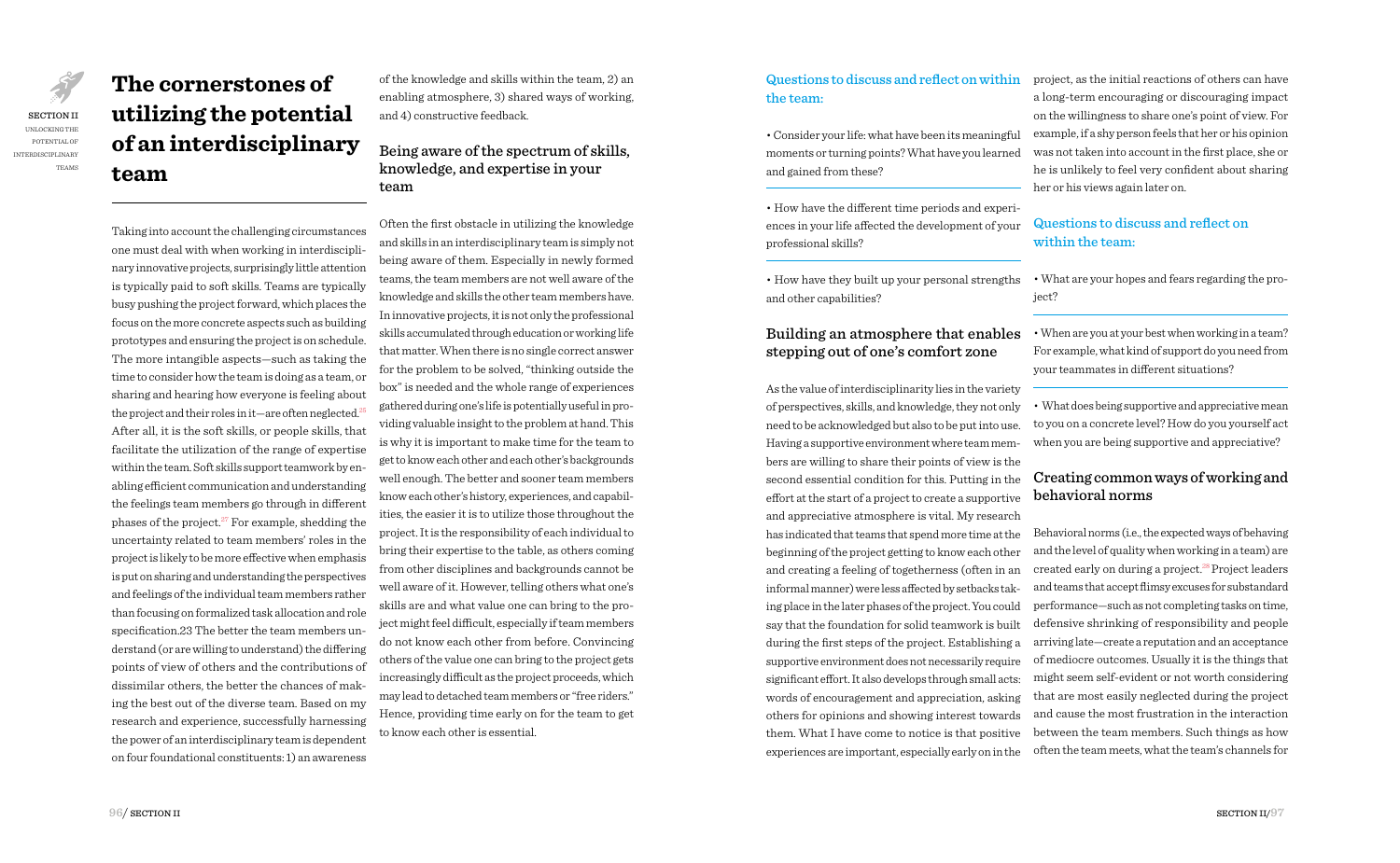expects everyone to put into the project on a weekly basis (or how much people are able to put in the project) should all be considered with the team at the beginning of the project. The better the practices reflecting the desired ways of working in the team are established at the beginning of the project, the better they stick and serve throughout the project. For example, even if a pronounced need for open communication is already recognized during the early steps of the project, it probably never becomes a natural, well-rooted way of working in the team if there are no established practices that aim to support this purpose.25 It is possible to build the kind of culture desired within team, but acting according to what has been agreed upon usually requires some reminding. On the other hand, maintaining and strengthening the ways of working and behavioral norms agreed upon within the team is only possible when the team members are aware of them in the first place.

communication are, and how many hours the team

## Questions and points to discuss and reflect on within the team:

• What do you find most important when working together as a team?

• Take a moment to consider your previous experience on working in a team: What has worked well? What has not worked?

• Create three guidelines/values that your team agrees to follow. Provide concrete examples of actions where acting according to these values is realized.

# Providing positive and constructive feedback systematically

As established in the previous chapters, the need for open and constructive communication is highlighted in interdisciplinary teamwork. If we consider the building blocks of creating a supportive atmosphere it all comes down to how we interact and communicate with each other. Communication is in many ways the foundation of success in projects but also one of the most challenging aspects. As noted by Edmondson and Nembhard,<sup>4</sup> team member diversity should foster creative tensions and disagreements that are mediated through collaborative communication and exploration, which will again result in more innovative outcomes. If these creative tensions and disagreements are avoided, the risk is that deeper exploration—and thus potential novel solutions—might be left unseen and the value of interdisciplinary teamwork remain unutilized. Accordingly, the limited participation of any team member means that valuable information and inquiries are lost and that unproductive communication can hinder learning and innovation.4 This again highlights the need for establishing structures supporting open communication among team members, which is especially important in interdisciplinary teams where differing and competing viewpoints are essential in promoting creative new ideas as well as being possible sparks to ignite conflicts that waste the team's time and cause interpersonal challenges.

There are a number of reasons why providing both positive and constructive feedback should be well established as a way of working in an interdisciplinary team. First of all, when there is an open and trustful atmosphere, it is easier for people to act courageously and also to be vulnerable, in other words, to engage in activities that involve, for example, a risk of showing them to be incompetent. In innovative projects, it is difficult to avoid this since they call for individual and collective creativity, which requires team members to feel safe to share their ideas, thoughts, and doubts related to the project. In the end, the level of participation in a team depends on how freely people feel they can share their unique information or bring up their own perspectives among the team. Second, it seems that when people receive positive feedback on their work they become more confident to give their all for the project. Further, others may recognize strengths or potential in us that we are not able to see ourselves. We may become blind to our strengths and others might be better at recognizing them in us. This is especially important in creative projects where one needs to utilize different kind of skills and capabilities. Finally, interpersonal challenges are often sparked by never explicitly addressing misunderstandings or single occasions where someone felt assaulted. These experiences easily build up into beliefs and assumptions about how we see others or how they see us. The risk is that these assumptions are never explicitly brought up, which might lead to energy being wasted on issues that never existed in the first place. Assumptions may be person-related (what I think about others, what they think about me) or task-related (Am I doing the right things or doing things right?).

#### Facilitated team feedback the "I like, I wish" method

I like, I wish (http://ilikeiwish.org/) is a facilitated team feedback method in which team members provide and receive both positive and constructive feedback on both individual and team levels. The sessions follow a systematic format promoting psychological safety that has been developed through

dozens of sessions organized for interdisciplinary teams since 2011. These feedback sessions offer support for the internal communication of interdisciplinary teams working with challenging and innovative projects with the main purpose of increasing the feeling of togetherness and forcing the team to take the time to reflect on everyone's role in the project and how they are bonding together as a team.

The roots of this method sprang from the period from 2008 to 2009 when I was part of an interdisciplinary and international team in a master's level product development project course at Aalto University. During that time, I was studying in business school and the whole world of rapid prototyping and thinking-by-doing was something very new to me. It was difficult for me to find my role in the project and I felt a desperate need to understand what my team members saw as my role, strengths, and potential contribution to be in the project. But as we were busy with pushing the project f0rward and I was unsure as to whether anyone else felt this could be useful, I never spoke about my thoughts out loud. However, it turned out that when I later conducted interview studies in two master's level product development courses, the interviewees frequently expressed very similar thoughts and feelings. The majority of the interviewees described a need for receiving feedback regarding one's role and contributions in the project. Since then I have witnessed this need and the benefits of a systematic method in dozens of feedback sessions on several different interdisciplinary student courses as well as in professional teams. I am constantly amazed to see the effect these sessions have within the teams; how the shared understanding and the feeling of togetherness among the team increases, how the individuals in the team become more confident as they come to realize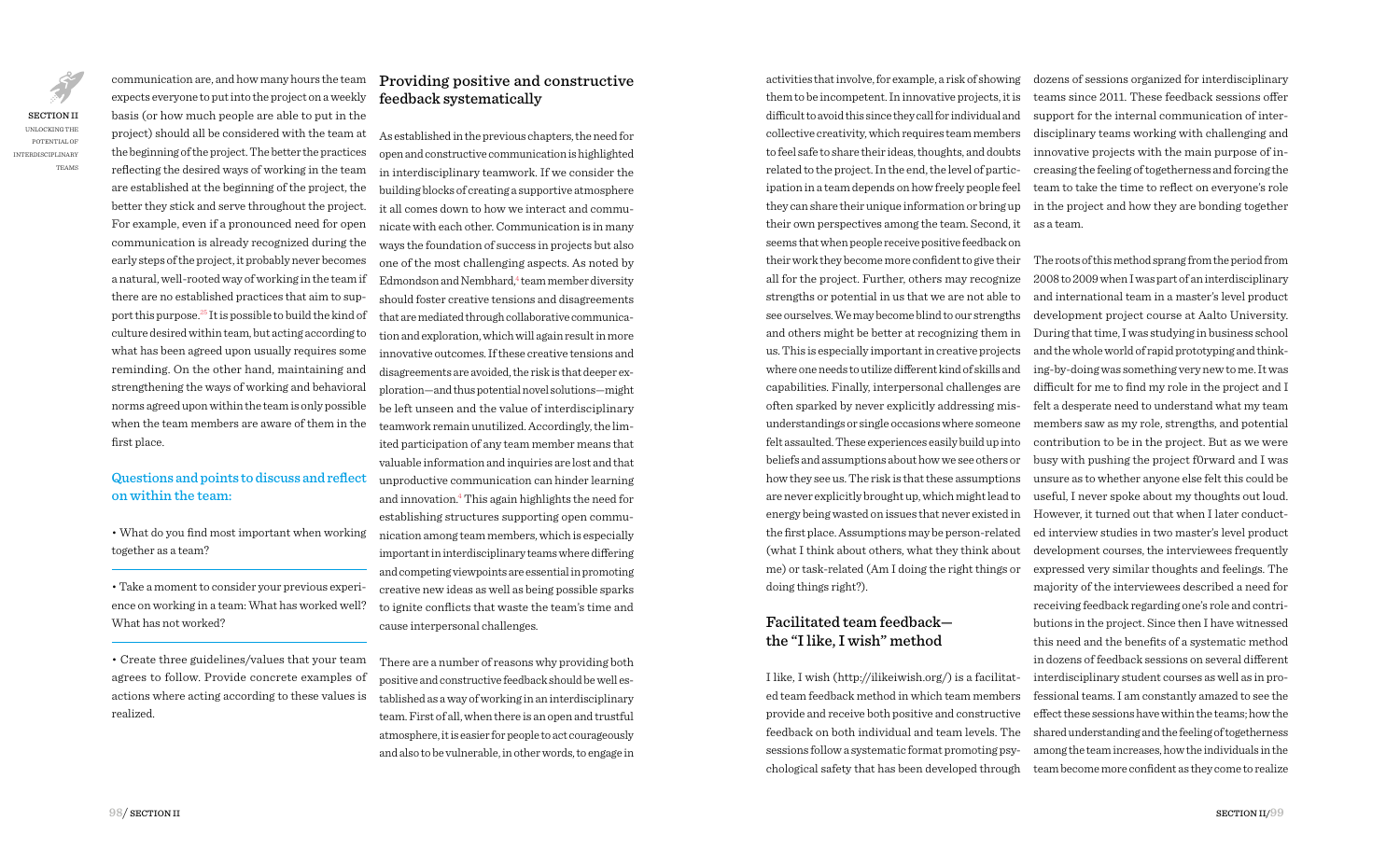SECTION II UNLOCKING THE POTENTIAL OF INTERDISCIPLINARY TEAMS have come to recognize the centrality and necessity of constructive feedback in interdisciplinary teams. Many of the self-doubts team members have about themselves and the assumptions they make about in a safe setting.

the strengths and the value the others see in them. I what the others in the team are thinking frequently prove to exist only in the team member's mind. Typically, all that is required to get rid of these disturbing issues is to take the time and speak them out loud



## I like, I wish in a nutshell:

• The method is based on having a facilitator who is not a member of the team. In this way she or he is able to create a neutral setting. The main role of the facilitator is to provide a framework where it is safe and easy for the team to openly give feedback to one another. A safe and trustful atmosphere is critical and the facilitator has a big role in establishing this.

• The method consists of three parts: writing down feedback individually, sharing the feedback, and reflecting on the feedback. Feedback will be only be written and provided to the team members that are present in the session.

• Team members will be sharing (and receiving) both positive and constructive individual- and team-level feedback. Positive feedback ("I like …") refers to the strengths seen in a team member / team whereas constructive feedback ("I wish …") is about the potential seen in a team member / team that has not yet been fully utilized during the project.

• Sharing the feedback starts from individual-level positive feedback and everyone will share their "I likes" with the one person at a time. It is important that the "I like" round will not be interrupted at any time. The person receiving the feedback can share his or her feelings and thoughts after the round.

• After everyone has shared their "I likes" with everyone, the team will move on to sharing individual-level "I wishes" in a similar manner, then to team-level "I wishes," and finally to team-level "I likes."

• It is important to reserve time at the end of the session to give everyone an opportunity to share their feelings regarding the session as well as to give time to reflect on the feedback shared.

• The detailed instructions for facilitating an I like, I wish team feedback session can be found at the webpage http://ilikeiwish.org.

# **Checklist for capitalizing on the potential of an interdisciplinary team!**

1. *Be aware of the full range of capabilities within the team and make sure to utilize them* 

Why? The value of a diverse team is in its heightened ability to solve complex tasks through the broad array of expertise, skills, and knowledge but only when it is being properly utilized. The skills that others can bring to the project may not only be related to their educational backgrounds but also to their life experiences, passions, and hobbies.

#### *2. Make your skills, knowledge, and experience explicit early on in the project*

Why? Only in this way is the team able to utilize the expertise and knowledge. The further the project proceeds, the more difficult it is to change the perceptions others have and promote your skills to others.

#### *3. Create common ways of working and team culture at the very beginning of the project*

Why? Practices built early on stick and serve throughout the project. However, these mutually agreed practices need to be cultivated along the project.

*4. Remember to give both positive and constructive feedback to your team members*

Why? Without feedback people do not know if they are doing things right and/or doing the right things. Positive feedback also increases the confidence and strengthens the motivation of individuals.

*5. Be open to everyone's ideas—whether they are feasible, crazy, funny, or seemingly impossible without judging them immediately* 

Why? The level of participation in the divergent and convergent activities depends on how freely people can share their unique knowledge and bring up their own perspectives within the team.

#### *6. Make sure that the atmosphere within the team is appreciative, encouraging, and supportive*

Why? People feel more confident to open up and freely share their thoughts in such an atmosphere. Establishing this kind of an atmosphere comes from small things: words of encouragement and appreciation, and acts of help.

#### *7. Make it more than just about work*

Why? Teams that spend more time at the beginning of the project getting to know the team members and interacting informally are likely to be less affected by the setbacks that occur in the later phases of the project. Organizing informal gatherings with your team might help to keep the feel of togetherness, even through tough times.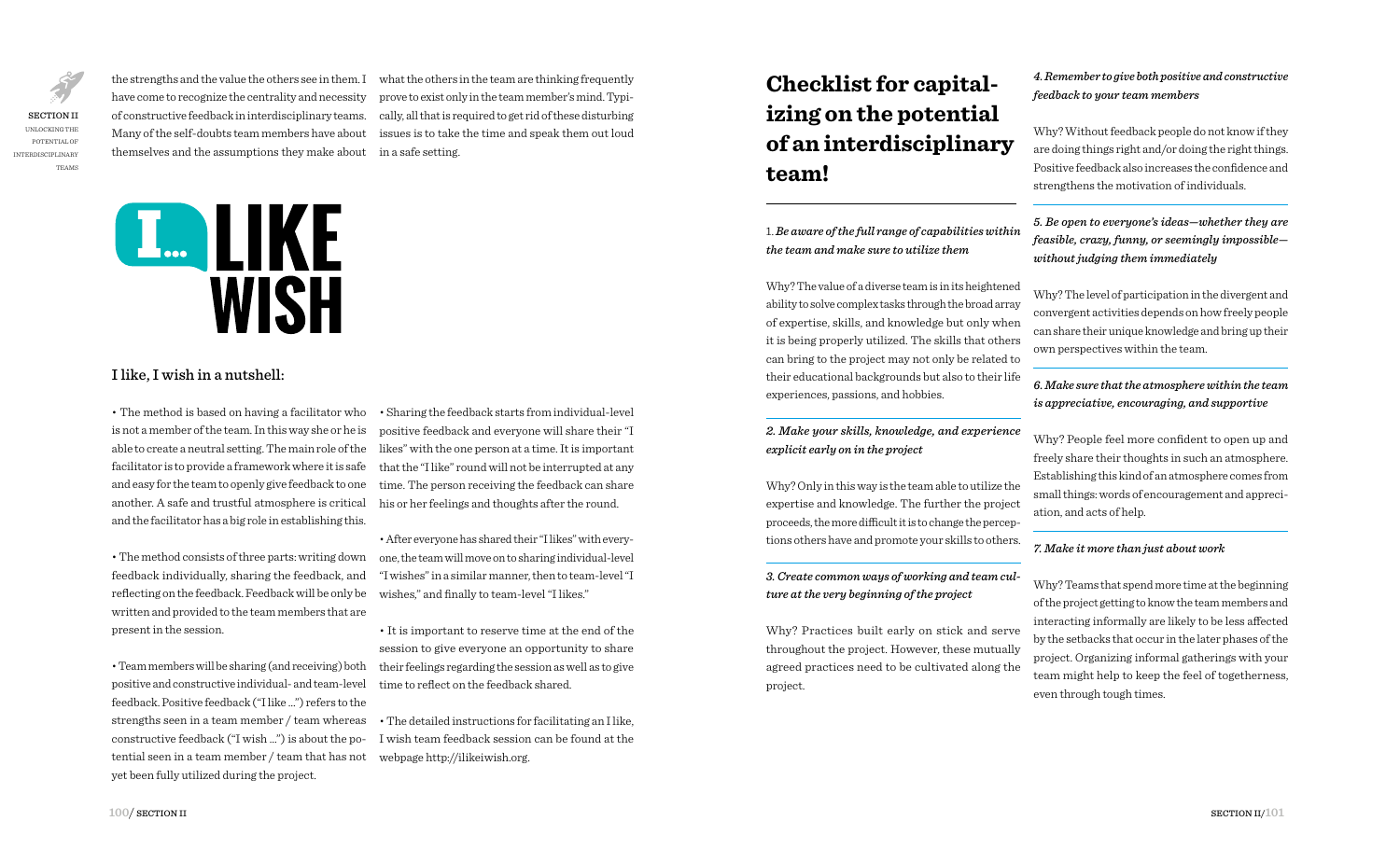# REFERENCES

1. FJ Milliken, CA Bartel & TR Kurtzberg (2003). Diversity and Creativity in Work Groups: A Dynamic Perspective on the Affective and Cognitive Processes that Link Diversity and Performance. In PB Paulus & BA Nijstadt (eds.). Group Creativity: Innovation through Collaboration. New York: Oxford.

2. FJ Milliken & L Martins (1996). Searching for Common Threads: Understanding the Multiple Effects of Diversity in Organizational Groups. Academy of Management Review, .21(2), 402-433.

3. KA Jehn, G Nortcraft & M Neale (1999). Why Differences Make a Difference: A Field Study of Diversity, Conflict and Performance in Work- groups. Administrative Science Quarterly, 44(4), 741– 763.

4. AC Edmondson & IM Nembhard (2009). Product Development and Learning in Project Teams: The Challenges Are the Benefits. Journal of Product Innovation Management, 26(2), 123-138.

5. JE Perry-Smith & CE Shalley (2003). The social side of creativity: a static and dynamic social network perspective. Academy of Management Review 28(1), 89-106.

6. P Badke-Schaub, G. Goldschmidt & M Meijer (2010). How Does Cognitive Conflict in Design Teams Support the Development of Creative Ideas? Creativity and Innovation Management, 19(2), 119-133.

7. J Cagan & CM Vogel (2002). Creating Breakthrough Products. Innovation from Product Planning to Program Approval. Prentice Hall PTR.

8. KC Kostopoulos & N Bozionelos (2011). Team Exploratory and Exploitative Learning: Psychological Safety, Task Conflict, and Team Performance. Group & Organization Management, 36(3), 385-415.

9. KA Jehn, C Chadwick & SM Thatcher (1997). To agree or not to agree: The effects of value congruence, individual demographic dissimilarity, and conflict on workgroup outcomes. International Journal of Conflict Management 8(4), 287-305. 10. AC Edmondson (1999). Psychological Safety and Learning Behavior in Work Teams, Administrative Science Quarterly, 44 (2), pp 350–383.

11. D Van Knippenberg & MC Schippers (2007). Work Group Diversity. Annual Review of Psychology, 58, 515-541

12. BA Nijstad (2009) Group Performance. Psychology Press.

13. A MacCormack. & R Verganti (2003). Managing the Sources of Uncertainty: Matching Process and Context in Software Development, Journal of Product Innovation Management, 20(3), 217–232.

14. R Buchanan (1992). Wicked problems in design thinking. Design issues, 8(2), 5-21.

15. S Lenfle (2008). Exploration and Project Management. International Journal of Project Management, 26(5), 469-478. 16. IM Nembhard & AC Edmondson (2006). Making It Safe: The Effects of Leader Inclusiveness and Professional Status on Psychological Safety and Improvement. Journal of Organizational Behavior, 27(7), 941-966.

17. SH Thomke (2003). Experimentation Matters. Unlocking the potential of new technologies for innovation. Harvard Business School Press, Boston, Massachusetts.

18. F Lee (1997). When the Going Gets Tough, Do the Tough Ask for Help? Help Seeking and Power Motivation in Organizations. Organizational Behavior and Human Decision Processes, 72 (3), 336–363.

19. AC Edmondson (1999). Managing the Risk of Learning: Psychological Safety in Work Teams. In M West, D Tjosvold, & KG Smith (eds.). International Handbook of Organizational Teamwork and Cooperative Working, John Wiley & Sons, 2003. 20. G Strasse & W Titus (1985). Pooling of unshared information in group decision making: Biased Information Sampling during Discussion. Journal of Personality and Social Psychology, 48, 1467-1478.

21. AC Edmondson (2016). Wicked Problem Solvers. Lessons from Successful Cross-industry Teams. Harvard Business Review, June, 53-59.

22. D Leonard & S Sensiper (1998). The role of tacit knowledge in group innovation. California management review, 40(3), 112-132.

23. S Rekonen & TA Björklund (2016). Adapting to the changing needs of managing innovative projects. European Journal of Innovation Management, 19(1), 111-132.

24. J Kim & D Wilemon (2002). Focusing the fuzzy front-end in new product development. R and D Management, 32(4), 269-279. 25. S Rekonen (2014). Face-to-face with uncertainty and ambiguity: Dynamics of Interdisciplinary Teamwork in Different Phases of Explorative New Product Development Projects. Proceedings of NordDesign 2014.

26. TEDTalk: Brené Brown "Listening to shame" https://www.ted.com/talks/brene\_brown\_listening\_to\_shame?language=en 27. I Pant & B Baroudi (2008). Project Management Education: The Human Skills Imperative . International Journal of Project Management, 26, 124-128.

28. TJ Kloppenberg & JA Petrick (1999). Leadership in Project Life Cycle and Team Character Development. Project Management Journal, June, 8-13.

### **About the author**

Satu Rekonen (Aalto University School of Science) investigates managing explorative innovation projects and the dynamics of interdisciplinary teamwork. Satu developed the I like I wish-method while working as a researcher at Aalto University Design Factory. Satu teaches interdisciplinary courses on project management and product development, and led a two-year research project on supporting the adoption of experimentation in organizations. She holds a LicSc degree in technology and an MSc degree in economics.